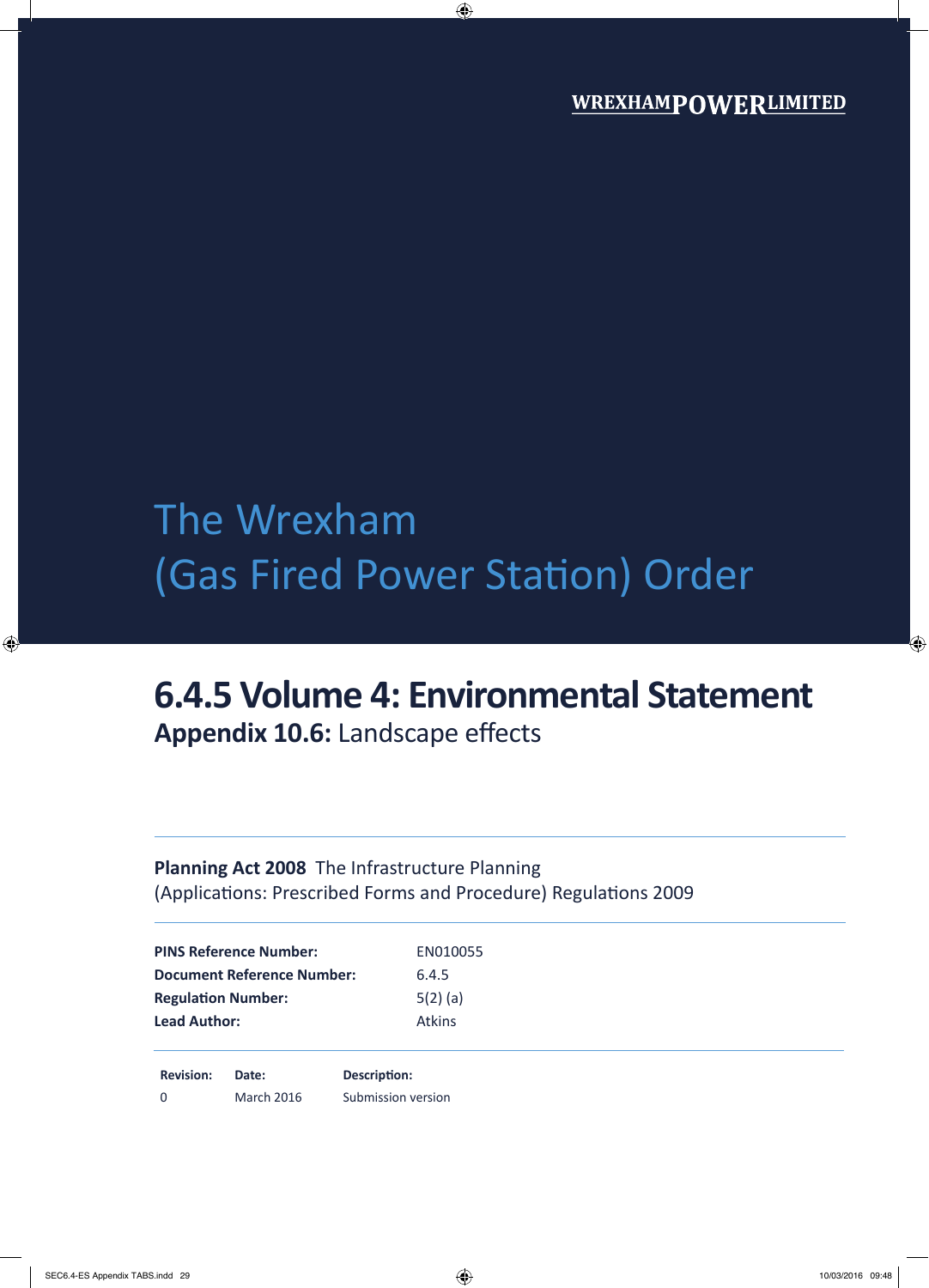### Appendix 10.6  $\blacklozenge$  Landscape Effects

#### **POWER STATION COMPLEX**

A10.1 The following table identifies the impacts of the Power Station Complex and the potential effects to the landscape resource. An assessment of moderate or major adverse or beneficial is considered a significant effect.

#### **Table 10.1: Effects on Landscape Resources of Construction and Operation of Power Station Complex s**

| Landscape       | <b>Sensitivity</b>                                  | <b>Construction</b>                          | <b>Operation Year 1</b>                      | <b>Operation Year 15</b> |  |
|-----------------|-----------------------------------------------------|----------------------------------------------|----------------------------------------------|--------------------------|--|
| <b>Resource</b> | to Change                                           |                                              |                                              |                          |  |
|                 | <b>Wrexham LANDMAP Local Planning Guidance Note</b> |                                              |                                              |                          |  |
|                 |                                                     | The construction activity will be located on | The Scheme would introduce new built         | No further               |  |
|                 |                                                     | the edge of the LCA and will affect the      | form outside the character that is judged    | assessment.              |  |
|                 |                                                     | tranquillity of the area to some degree      | to result in an amendment of the LCA         |                          |  |
|                 |                                                     | although the activity will not be entirely   | boundaries to include the Site within the    |                          |  |
|                 |                                                     | incongruous with outer features of the       | Wrexham Industrial LCA. Existing             |                          |  |
| LCA11           |                                                     | area. Therefore the magnitude of change is   | vegetation along the boundary of the Site    |                          |  |
| Wrexham         |                                                     | minor and effect would be negligible.        | will be retained and additional planting on  |                          |  |
| Industrial      | Low                                                 |                                              | Bryn Lane will add to the seasonal variation |                          |  |
| Estate          |                                                     |                                              | of the area. The land use, appearance and    |                          |  |
|                 |                                                     |                                              | scale of Scheme would be consistent with     |                          |  |
|                 |                                                     |                                              | the existing LCA and neither enhances or     |                          |  |
|                 |                                                     |                                              | detracts from the existing character of the  |                          |  |
|                 |                                                     |                                              | area. Therefore the magnitude of change is   |                          |  |
|                 |                                                     |                                              | negligible and effect would be negligible.   |                          |  |
|                 |                                                     |                                              | As a result, the receptor was removed from   |                          |  |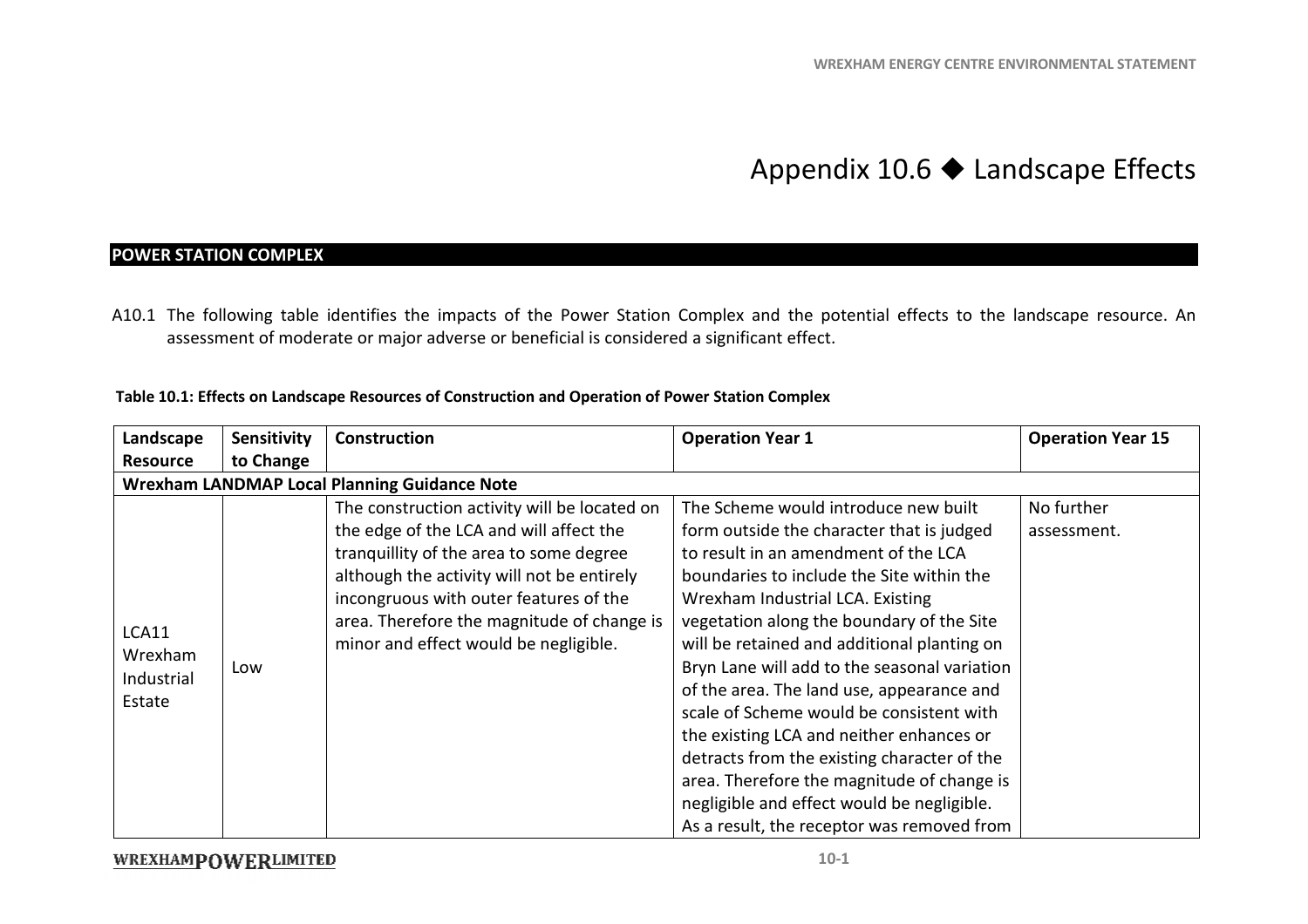| Landscape        | Sensitivity | <b>Construction</b>                             | <b>Operation Year 1</b>                      | <b>Operation Year 15</b> |
|------------------|-------------|-------------------------------------------------|----------------------------------------------|--------------------------|
| <b>Resource</b>  | to Change   |                                                 |                                              |                          |
|                  |             |                                                 | further assessment.                          |                          |
|                  |             | The construction activity will be located       | The Scheme would introduce new built         | No further               |
|                  |             | outside the LCA and therefore will not          | form outside the character and is not        | assessment.              |
|                  |             | directly affect the character of the area.      | considered to reduce the tranquillity of the |                          |
| LCA13a           |             | The activity is not considered to reduce the    | LCA or indirectly result in a perceptible    |                          |
| Welsh            | Medium      | tranquillity of the LCA or indirectly result in | change to the character. Therefore the       |                          |
| Maelor           |             | a perceptible change to the character.          | magnitude of change is negligible and        |                          |
|                  |             | Therefore the magnitude of change is            | effect would be negligible. As a result, the |                          |
|                  |             | negligible and effect would be negligible.      | receptor was removed from further            |                          |
|                  |             |                                                 | assessment.                                  |                          |
|                  |             | The majority of the construction activity       | The Scheme would introduce new built         | The effects on the       |
|                  |             | will be located within the LCA and will         | form within the character that is judged to  | LCA would not be         |
|                  |             | affect the rural tranquillity of the area and   | result in an amendment of the LCA            | fully mitigated          |
|                  |             | will result in the presence of                  | boundaries to remove the Power Station       | through proposed         |
|                  |             | uncharacteristic features within the LCA.       | Complex Site from the Dee Terraces LCA.      | mitigation measures.     |
| LCA13c Dee       |             | Therefore the magnitude of change is            | Existing vegetation along the boundary of    | Therefore the effects    |
| Terraces         | Medium      | medium and effect would be moderate             | the Power Station Complex Site will be       | remain as Operation      |
|                  |             | adverse.                                        | retained. The land use, appearance and       | Year 1.                  |
|                  |             |                                                 | scale of Scheme is incongruous with the      |                          |
|                  |             |                                                 | LCA and detracts from the existing           |                          |
|                  |             |                                                 | character of the area locally. Therefore the |                          |
|                  |             |                                                 | magnitude of change is medium and effect     |                          |
|                  |             |                                                 | would be moderate adverse.                   |                          |
|                  |             | The construction activity will be located       | The Scheme would introduce new built         | No further               |
| LCA14            |             | outside the LCA and therefore will not          | form outside the character and is not        | assessment.              |
| <b>River Dee</b> | High        | directly affect the character of the area.      | considered to reduce the tranquillity of the |                          |
| Floodplain       |             | The activity is not considered to reduce the    | LCA or indirectly result in a perceptible    |                          |
|                  |             | tranquillity of the LCA or indirectly result in | change to the character. Therefore the       |                          |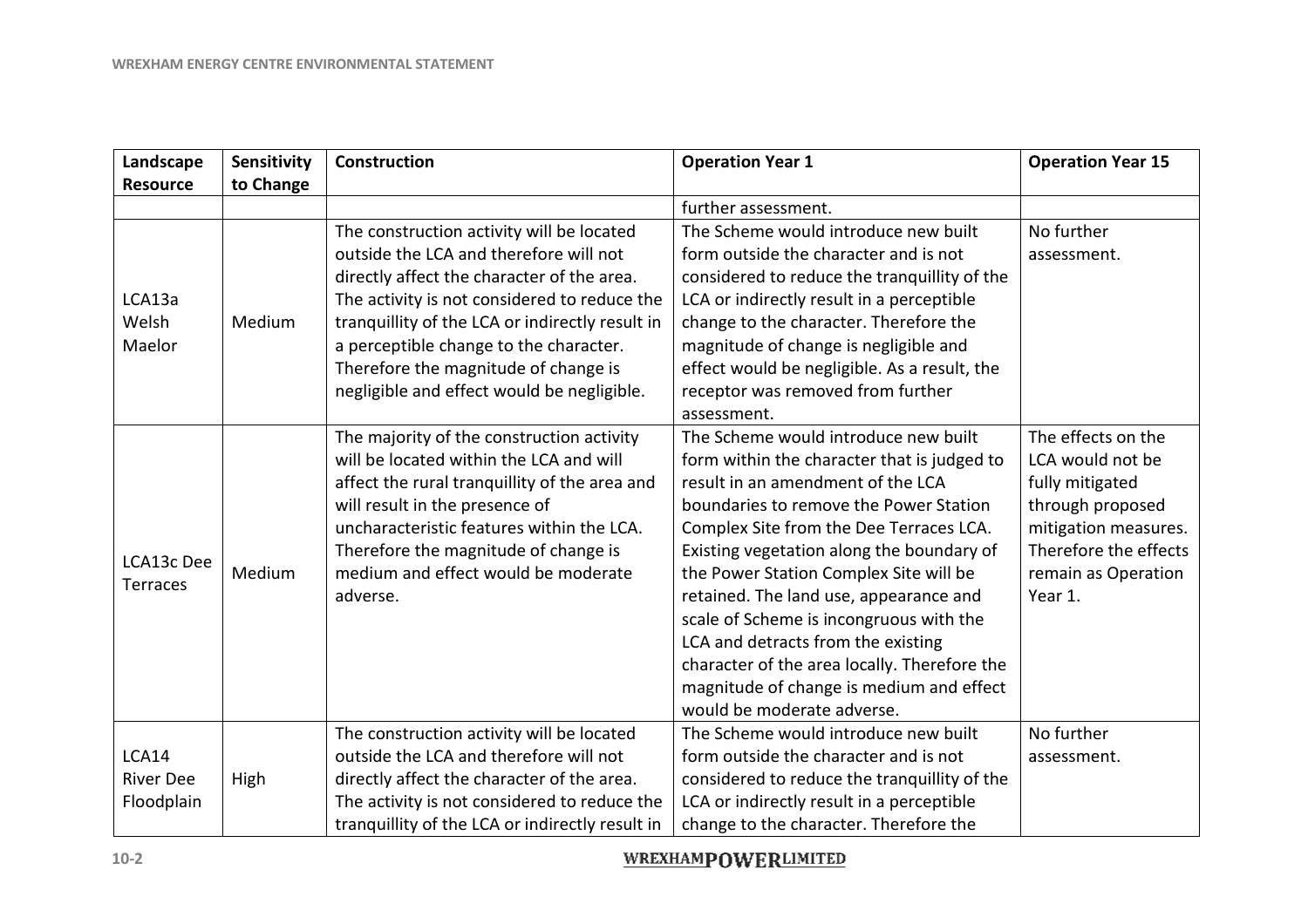| Landscape         | Sensitivity | <b>Construction</b>                             | <b>Operation Year 1</b>                      | <b>Operation Year 15</b> |
|-------------------|-------------|-------------------------------------------------|----------------------------------------------|--------------------------|
| <b>Resource</b>   | to Change   |                                                 |                                              |                          |
|                   |             | a perceptible change to the character.          | magnitude of change is negligible and        |                          |
|                   |             | Therefore the magnitude of change is            | effect would be negligible. As a result, the |                          |
|                   |             | negligible and effect would be negligible.      | receptor was removed from further            |                          |
|                   |             |                                                 | assessment.                                  |                          |
|                   |             | The construction activity will be located       | The Scheme would introduce new built         | No further               |
|                   |             | outside the LCA and therefore will not          | form outside the character and is not        | assessment.              |
|                   |             | directly affect the character of the area.      | considered to reduce the tranquillity of the |                          |
| <b>LCA10</b>      |             | The activity is not considered to reduce the    | LCA or indirectly result in a perceptible    |                          |
| Wrexham           | Medium      | tranquillity of the LCA or indirectly result in | change to the character. Therefore the       |                          |
| Town              |             | a perceptible change to the character.          | magnitude of change is negligible and        |                          |
|                   |             | Therefore the magnitude of change is            | effect would be negligible. As a result, the |                          |
|                   |             | negligible and effect would be negligible.      | receptor was removed from further            |                          |
|                   |             |                                                 | assessment.                                  |                          |
|                   |             | The construction activity will be located       | The Scheme would introduce new built         | No further               |
|                   |             | outside the LCA and therefore will not          | form outside the character and is not        | assessment.              |
| LCA <sub>8</sub>  |             | directly affect the character of the area.      | considered to reduce the tranquillity of the |                          |
| Gwersyllt,        |             | The activity is not considered to reduce the    | LCA or indirectly result in a perceptible    |                          |
| Llay,             | High        | tranquillity of the LCA or indirectly result in | change to the character. Therefore the       |                          |
| Gresford,         |             | a perceptible change to the character.          | magnitude of change is negligible and        |                          |
| <b>Borras</b>     |             | Therefore the magnitude of change is            | effect would be negligible. As a result, the |                          |
|                   |             | negligible and effect would be negligible.      | receptor was removed from further            |                          |
|                   |             |                                                 | assessment.                                  |                          |
| LCA <sub>7c</sub> |             | The construction activity will be located       | The Scheme would introduce new built         | No further               |
| Rhosllanner       |             | outside the LCA and therefore will not          | form outside the character and is not        | assessment.              |
| $chrugog -$       | Medium      | directly affect the character of the area.      | considered to reduce the tranquillity of the |                          |
| Rhostyllen        |             | The activity is not considered to reduce the    | LCA or indirectly result in a perceptible    |                          |
| - Ruabon -        |             | tranquillity of the LCA or indirectly result in | change to the character. Therefore the       |                          |
| Penycae           |             | a perceptible change to the character.          | magnitude of change is negligible and        |                          |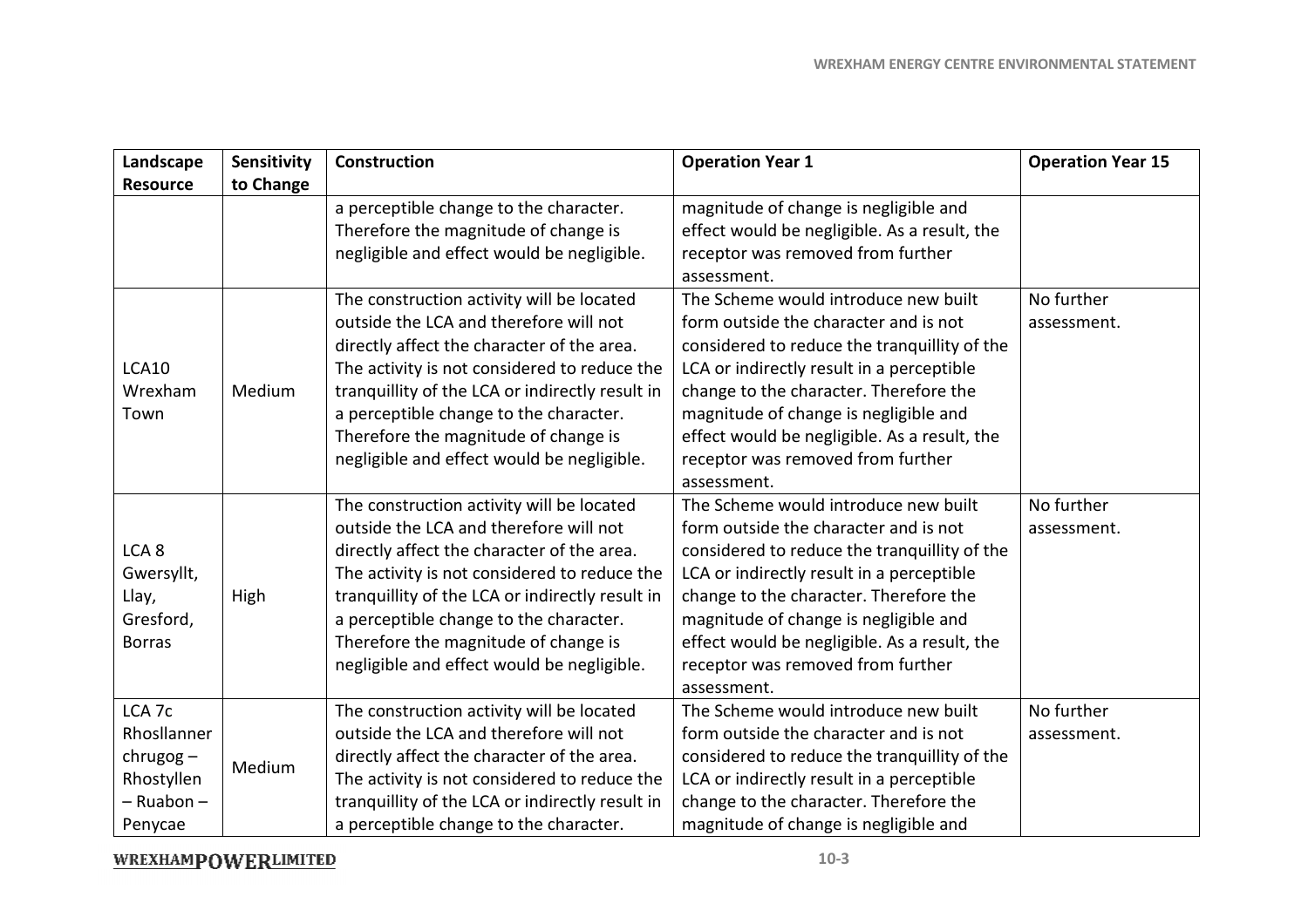| Landscape                                                          | Sensitivity                           | <b>Construction</b>                                                                                                                                                                                                                                                                                                                                                  | <b>Operation Year 1</b>                                                                                                                                                                                                                                                                                                                                           | <b>Operation Year 15</b>  |
|--------------------------------------------------------------------|---------------------------------------|----------------------------------------------------------------------------------------------------------------------------------------------------------------------------------------------------------------------------------------------------------------------------------------------------------------------------------------------------------------------|-------------------------------------------------------------------------------------------------------------------------------------------------------------------------------------------------------------------------------------------------------------------------------------------------------------------------------------------------------------------|---------------------------|
| <b>Resource</b>                                                    | to Change                             |                                                                                                                                                                                                                                                                                                                                                                      |                                                                                                                                                                                                                                                                                                                                                                   |                           |
|                                                                    |                                       | Therefore the magnitude of change is<br>negligible and effect would be negligible.                                                                                                                                                                                                                                                                                   | effect would be negligible. As a result, the<br>receptor was removed from further<br>assessment.                                                                                                                                                                                                                                                                  |                           |
|                                                                    | <b>National Character Areas (NCA)</b> |                                                                                                                                                                                                                                                                                                                                                                      |                                                                                                                                                                                                                                                                                                                                                                   |                           |
| NCA61<br>Shropshire,<br>Cheshire<br>and<br>Staffordshir<br>e Plain | Medium                                | The construction activity will be located<br>outside the NCA and therefore will not<br>directly affect the character of the area.<br>The activity is not considered to reduce the<br>tranquillity of the NCA or indirectly result<br>in a perceptible change to the character.<br>Therefore the magnitude of change is<br>negligible and effect would be negligible. | The Scheme would introduce new built<br>form outside the character and is not<br>considered to reduce the tranquillity of the<br>NCA or indirectly result in a perceptible<br>change to the character. Therefore the<br>magnitude of change is negligible and<br>effect would be negligible. As a result, the<br>receptor was removed from further<br>assessment. | No further<br>assessment. |
|                                                                    |                                       | <b>Cheshire Landscape Character Assessment</b>                                                                                                                                                                                                                                                                                                                       |                                                                                                                                                                                                                                                                                                                                                                   |                           |
| LCA R7<br><b>River Dee</b>                                         | Medium                                | The construction activity will be located<br>outside the LCA and therefore will not<br>directly affect the character of the area.<br>The activity is not considered to reduce the<br>tranquillity of the LCA or indirectly result in<br>a perceptible change to the character.<br>Therefore the magnitude of change is<br>negligible and effect would be negligible. | The Scheme would introduce new built<br>form outside the character and is not<br>considered to reduce the tranquillity of the<br>LCA or indirectly result in a perceptible<br>change to the character. Therefore the<br>magnitude of change is negligible and<br>effect would be negligible. As a result, the<br>receptor was removed from further<br>assessment. | No further<br>assessment. |
| LCA WLP4<br>Shocklach                                              | Medium                                | The construction activity will be located<br>outside the LCA and therefore will not<br>directly affect the character of the area.<br>The activity is not considered to reduce the                                                                                                                                                                                    | The Scheme would introduce new built<br>form outside the character and is not<br>considered to reduce the tranquillity of the<br>LCA or indirectly result in a perceptible                                                                                                                                                                                        | No further<br>assessment. |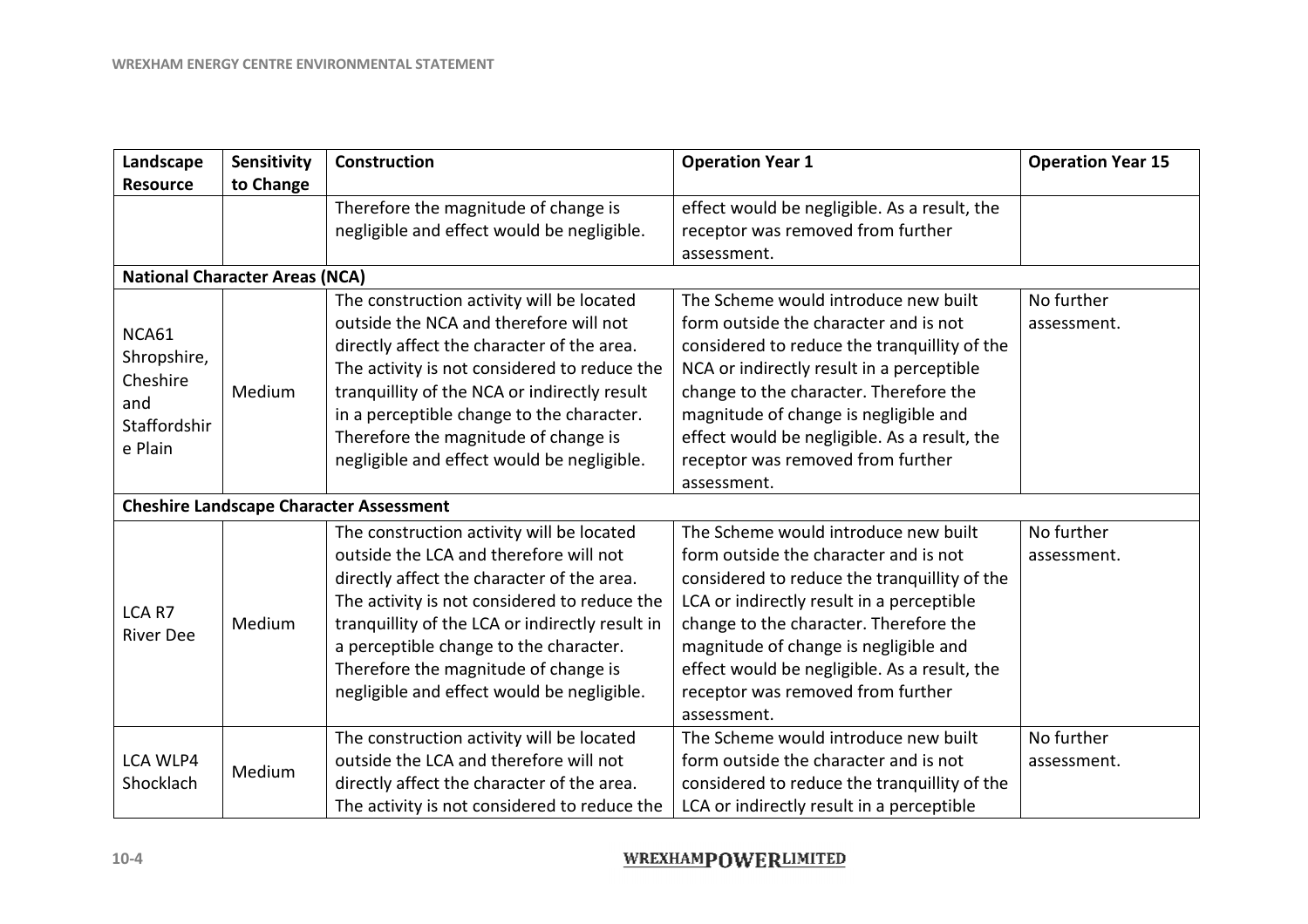| Landscape<br><b>Resource</b>             | Sensitivity<br>to Change | <b>Construction</b>                                                                                                                                                                                                                                                                                                                                                  | <b>Operation Year 1</b>                                                                                                                                                                                                                                                                                                                                           | <b>Operation Year 15</b>  |
|------------------------------------------|--------------------------|----------------------------------------------------------------------------------------------------------------------------------------------------------------------------------------------------------------------------------------------------------------------------------------------------------------------------------------------------------------------|-------------------------------------------------------------------------------------------------------------------------------------------------------------------------------------------------------------------------------------------------------------------------------------------------------------------------------------------------------------------|---------------------------|
|                                          |                          | tranquillity of the LCA or indirectly result in<br>a perceptible change to the character.<br>Therefore the magnitude of change is<br>negligible and effect would be negligible.                                                                                                                                                                                      | change to the character. Therefore the<br>magnitude of change is negligible and<br>effect would be negligible. As a result, the<br>receptor was removed from further<br>assessment.                                                                                                                                                                               |                           |
| <b>LCA SR4</b><br>Maiden<br>Castle       | High                     | The construction activity will be located<br>outside the LCA and therefore will not<br>directly affect the character of the area.<br>The activity is not considered to reduce the<br>tranquillity of the LCA or indirectly result in<br>a perceptible change to the character.<br>Therefore the magnitude of change is<br>negligible and effect would be negligible. | The Scheme would introduce new built<br>form outside the character and is not<br>considered to reduce the tranquillity of the<br>LCA or indirectly result in a perceptible<br>change to the character. Therefore the<br>magnitude of change is negligible and<br>effect would be negligible. As a result, the<br>receptor was removed from further<br>assessment. | No further<br>assessment. |
| <b>LCA SF2</b><br>Beeston-<br>Duckington | Medium                   | The construction activity will be located<br>outside the LCA and therefore will not<br>directly affect the character of the area.<br>The activity is not considered to reduce the<br>tranquillity of the LCA or indirectly result in<br>a perceptible change to the character.<br>Therefore the magnitude of change is<br>negligible and effect would be negligible. | The Scheme would introduce new built<br>form outside the character and is not<br>considered to reduce the tranquillity of the<br>LCA or indirectly result in a perceptible<br>change to the character. Therefore the<br>magnitude of change is negligible and<br>effect would be negligible. As a result, the<br>receptor was removed from further<br>assessment. | No further<br>assessment. |
| <b>LCA RF5</b><br>Malpas                 | Medium                   | The construction activity will be located<br>outside the LCA and therefore will not<br>directly affect the character of the area.<br>The activity is not considered to reduce the<br>tranquillity of the LCA or indirectly result in                                                                                                                                 | The Scheme would introduce new built<br>form outside the character and is not<br>considered to reduce the tranquillity of the<br>LCA or indirectly result in a perceptible<br>change to the character. Therefore the                                                                                                                                              | No further<br>assessment. |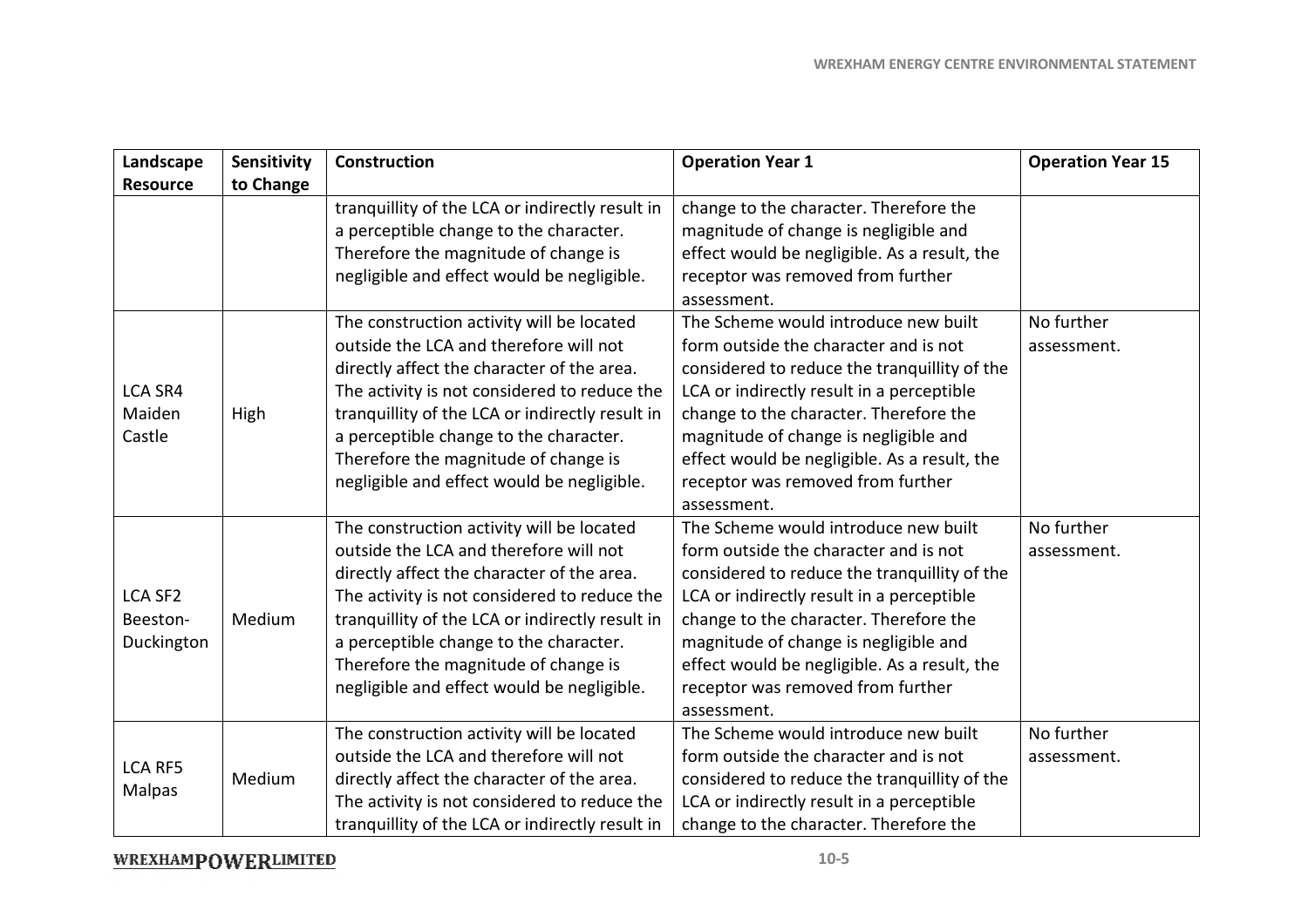| Landscape                                                      | <b>Sensitivity</b> | <b>Construction</b>                                                                                                                                                                                                                                                                                                                                                    | <b>Operation Year 1</b>                                                                                                                                                                                                                                                                                                                                            | <b>Operation Year 15</b>  |
|----------------------------------------------------------------|--------------------|------------------------------------------------------------------------------------------------------------------------------------------------------------------------------------------------------------------------------------------------------------------------------------------------------------------------------------------------------------------------|--------------------------------------------------------------------------------------------------------------------------------------------------------------------------------------------------------------------------------------------------------------------------------------------------------------------------------------------------------------------|---------------------------|
| <b>Resource</b>                                                | to Change          |                                                                                                                                                                                                                                                                                                                                                                        |                                                                                                                                                                                                                                                                                                                                                                    |                           |
|                                                                |                    | a perceptible change to the character.<br>Therefore the magnitude of change is<br>negligible and effect would be negligible.                                                                                                                                                                                                                                           | magnitude of change is negligible and<br>effect would be negligible. As a result, the<br>receptor was removed from further<br>assessment.                                                                                                                                                                                                                          |                           |
| <b>Designations</b>                                            |                    |                                                                                                                                                                                                                                                                                                                                                                        |                                                                                                                                                                                                                                                                                                                                                                    |                           |
| Clwydian<br>Range and<br>Dee Valley<br><b>AONB</b>             | High               | The construction activity will be located<br>outside the AONB and therefore will not<br>directly affect the character of the area.<br>The activity is not considered to reduce the<br>tranquillity of the AONB or indirectly result<br>in a perceptible change to the character.<br>Therefore the magnitude of change is<br>negligible and effect would be negligible. | The Scheme would introduce new built<br>form outside the character and is not<br>considered to reduce the tranquillity of the<br>AONB or indirectly result in a perceptible<br>change to the character. Therefore the<br>magnitude of change is negligible and<br>effect would be negligible. As a result, the<br>receptor was removed from further<br>assessment. | No further<br>assessment. |
| Special<br>Landscape<br>Area (SLA) -<br>parts of<br>Dee Valley | High               | The construction activity will be located<br>outside the SLA and therefore will not<br>directly affect the character of the area.<br>The activity is not considered to reduce the<br>tranquillity of the SLA or indirectly result in<br>a perceptible change to the character.<br>Therefore the magnitude of change is<br>negligible and effect would be negligible.   | The Scheme would introduce new built<br>form outside the character and is not<br>considered to reduce the tranquillity of the<br>SLA or indirectly result in a perceptible<br>change to the character. Therefore the<br>magnitude of change is negligible and<br>effect would be negligible. As a result, the<br>receptor was removed from further<br>assessment.  | No further<br>assessment. |
| <b>Tree</b><br>Preservatio<br>n Order<br>(TPO)                 | High               | The TPO is located outside the Site along<br>the northern boundary. The construction<br>activity will not require the removal of the<br>trees and they will be protected                                                                                                                                                                                               | No further assessment.                                                                                                                                                                                                                                                                                                                                             | No further<br>assessment. |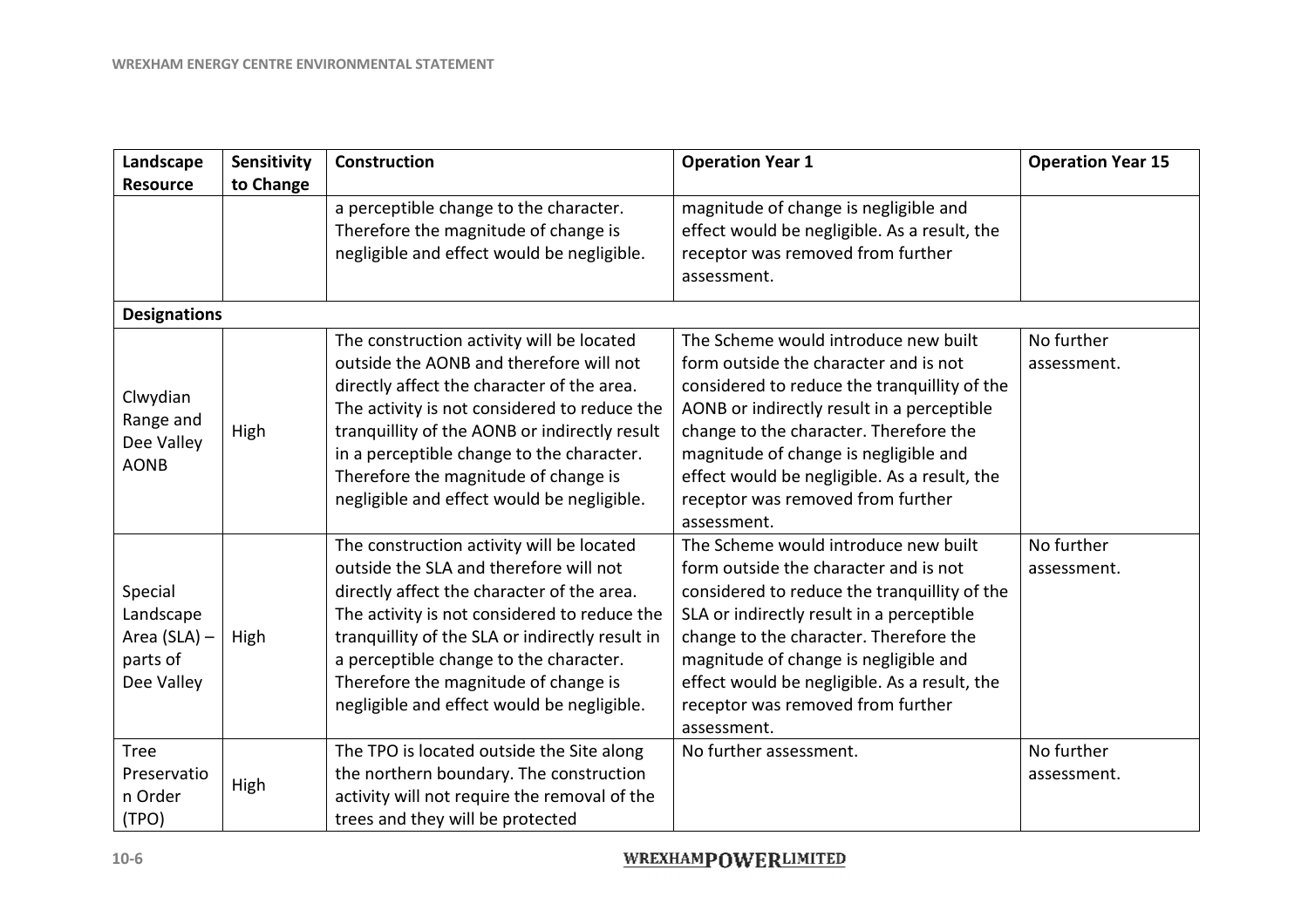| Landscape       | Sensitivity | <b>Construction</b>                        | <b>Operation Year 1</b> | <b>Operation Year 15</b> |
|-----------------|-------------|--------------------------------------------|-------------------------|--------------------------|
| <b>Resource</b> | to Change   |                                            |                         |                          |
| Woodland        |             | throughout the construction period.        |                         |                          |
| group           |             | Therefore the magnitude of change is       |                         |                          |
| reference       |             | negligible and effect would be negligible. |                         |                          |
| <b>WMBC</b>     |             | As a result, the receptor was removed from |                         |                          |
| No.60 W1        |             | further assessment.                        |                         |                          |

#### **GAS CONNECTION ROUTE**

A10.2 The following table identifies the impacts of the Gas Connection Route and AGI and the potential effects to the landscape resource. An assessment of moderate or major adverse or beneficial is considered a significant effect.

#### **Table 10.2: Effects on Landscape Resources of Construction and Operation of Gas Connection Route**

| Landscape                                | Sensitivity                                         | <b>Construction</b>                                                                                                                                                                                                       | <b>Operation Year 1</b>                                                                                                                                                                                                                                                                | <b>Operation Year 15</b>  |  |
|------------------------------------------|-----------------------------------------------------|---------------------------------------------------------------------------------------------------------------------------------------------------------------------------------------------------------------------------|----------------------------------------------------------------------------------------------------------------------------------------------------------------------------------------------------------------------------------------------------------------------------------------|---------------------------|--|
| <b>Resource</b>                          | to Change                                           |                                                                                                                                                                                                                           |                                                                                                                                                                                                                                                                                        |                           |  |
|                                          | <b>Wrexham LANDMAP Local Planning Guidance Note</b> |                                                                                                                                                                                                                           |                                                                                                                                                                                                                                                                                        |                           |  |
| LCA11<br>Wrexham<br>Industrial<br>Estate | Low                                                 | The construction activity will be located on the<br>edge of the LCA and will not noticeably affect the<br>tranguillity of the area. Therefore the magnitude<br>of change is negligible and effect would be<br>negligible. | Land within the Gas Connection<br>Route will be restored to former<br>use and there will be no above<br>ground features. Therefore the<br>magnitude of change is<br>negligible and effect would be<br>negligible. As a result, the<br>receptor was removed from<br>further assessment. | No further<br>assessment. |  |
| LCA13a                                   | Medium                                              | The construction activity will be located within the                                                                                                                                                                      | The AGI will be a new permanent   No further                                                                                                                                                                                                                                           |                           |  |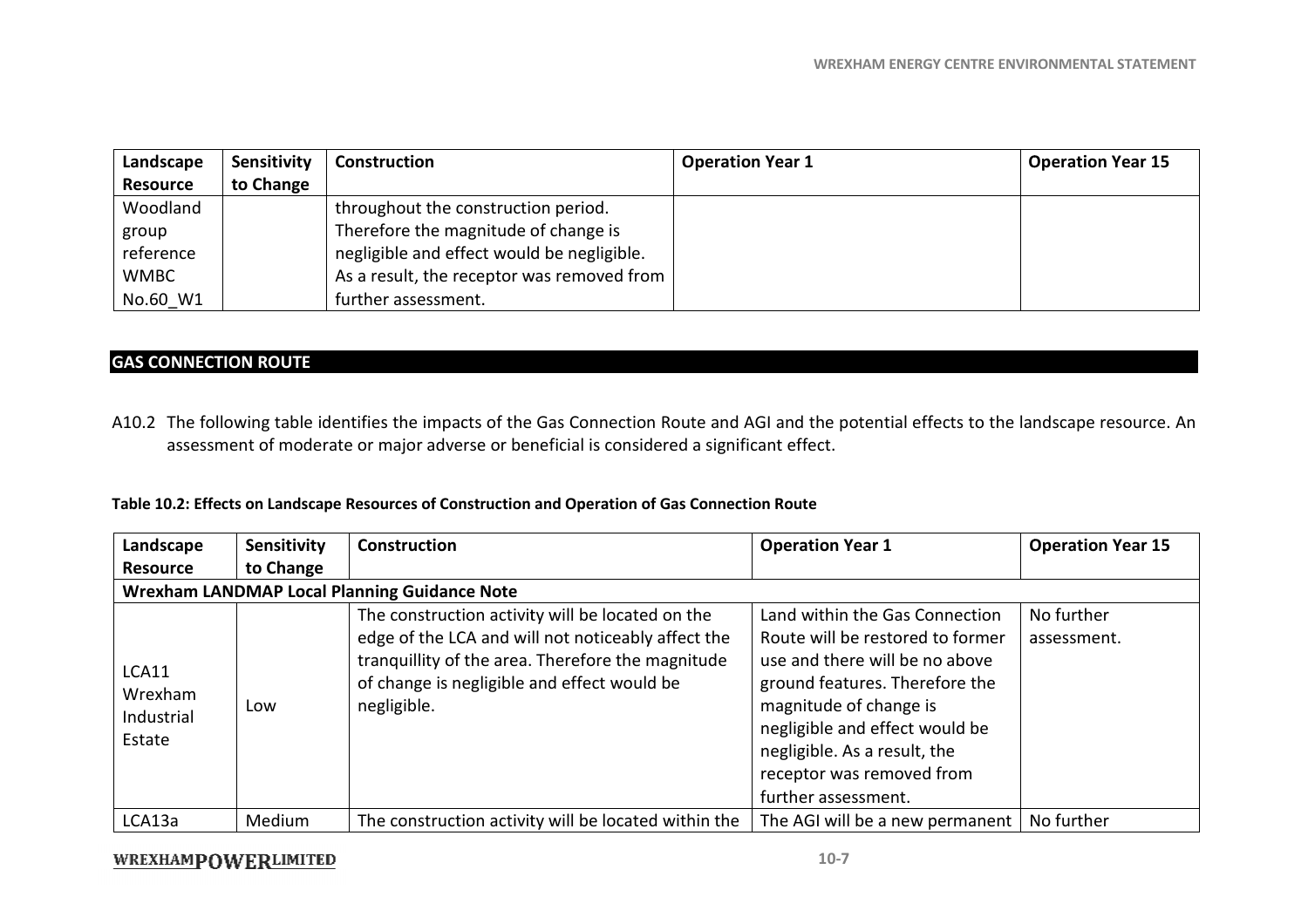| Landscape                                      | Sensitivity | <b>Construction</b>                                                                                                                                                                                                                                                                                                                                                                         | <b>Operation Year 1</b>                                                                                                                                                                                                                                                                                                                                                                                       | <b>Operation Year 15</b>  |
|------------------------------------------------|-------------|---------------------------------------------------------------------------------------------------------------------------------------------------------------------------------------------------------------------------------------------------------------------------------------------------------------------------------------------------------------------------------------------|---------------------------------------------------------------------------------------------------------------------------------------------------------------------------------------------------------------------------------------------------------------------------------------------------------------------------------------------------------------------------------------------------------------|---------------------------|
| <b>Resource</b>                                | to Change   |                                                                                                                                                                                                                                                                                                                                                                                             |                                                                                                                                                                                                                                                                                                                                                                                                               |                           |
| Welsh Maelor                                   |             | LCA for both the Gas Connection and AGI<br>therefore directly affecting the character of the<br>area. The activity will reduce the tranquillity of the<br>LCA and result in a perceptible change to the<br>character around the Gas Connection Route and<br>AGI Site. Therefore the magnitude of change is<br>medium and effect would be minor adverse.                                     | feature within the LCA, located<br>adjacent to other buildings of a<br>similar scale and typology within<br>the area. Land within the Gas<br>Connection corridor will be<br>restored to former use and there<br>will be no above ground<br>features. Therefore the<br>magnitude of change is minor<br>and effect would be negligible.<br>As a result, the receptor was<br>removed from further<br>assessment. | assessment.               |
| LCA13c Dee<br><b>Terraces</b>                  | Medium      | The construction activity will be located towards<br>the edge of the LCA for the Integral Gas<br>Connection therefore directly affecting the<br>character of the area. The activity will reduce the<br>tranquillity of the LCA and result in a perceptible<br>change to the character around the Site. Therefore<br>the magnitude of change is medium and effect<br>would be minor adverse. | Land within the Gas Connection<br>corridor will be restored to<br>former use and there will be no<br>above ground features.<br>Therefore the magnitude of<br>change is negligible and effect<br>would be negligible. As a result,<br>the receptor was removed from<br>further assessment.                                                                                                                     | No further<br>assessment. |
| <b>LCA14 River</b><br><b>Dee</b><br>Floodplain | High        | The construction activity will cross a narrow<br>section of the LCA for the Gas Connection Route<br>therefore directly affecting the character of the<br>area at that location. The activity will reduce the<br>tranquillity of the LCA and result in a perceptible<br>change to the character around the Gas                                                                               | No further assessment.                                                                                                                                                                                                                                                                                                                                                                                        | No further<br>assessment. |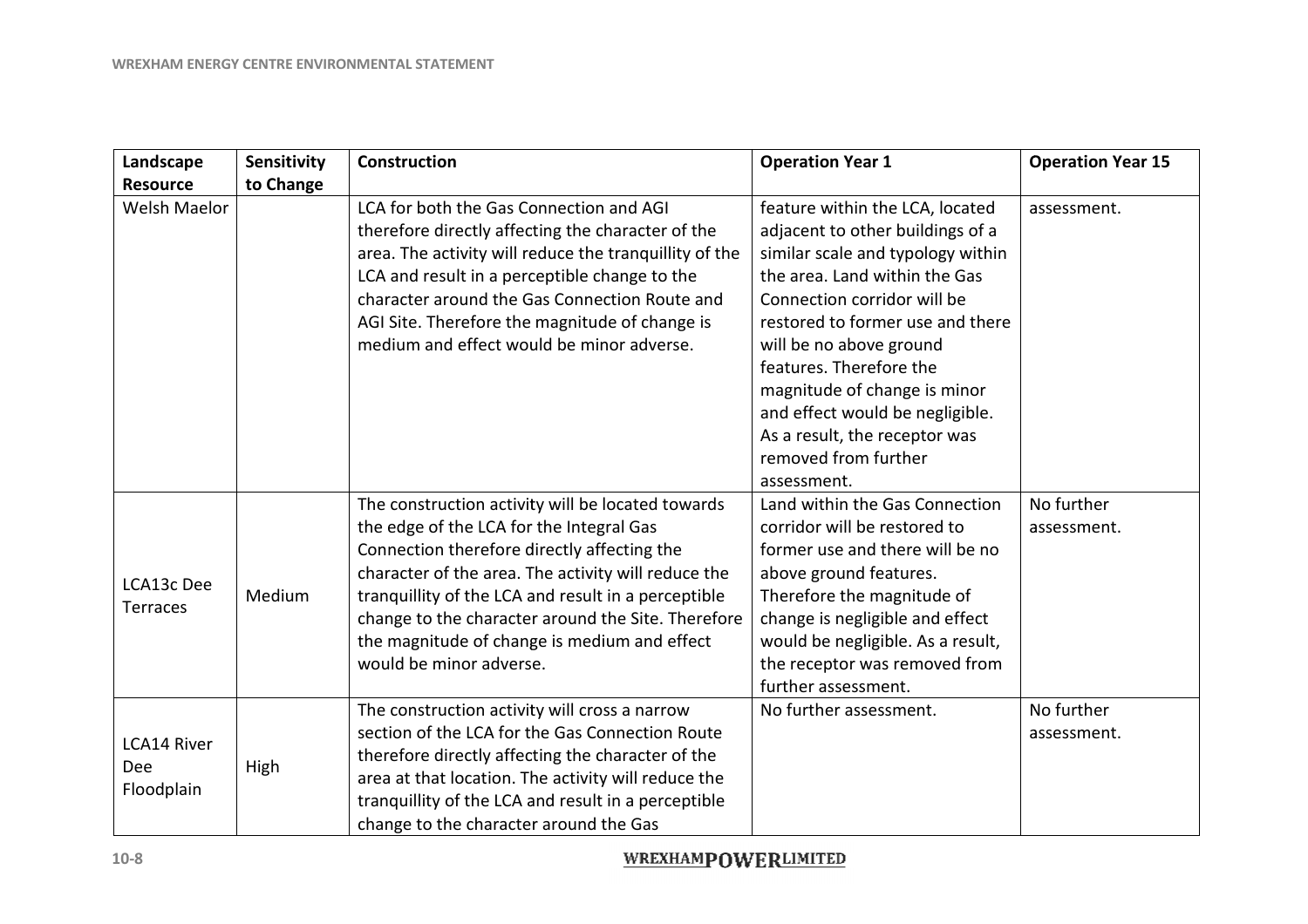| Landscape       | Sensitivity | <b>Construction</b>                                  | <b>Operation Year 1</b> | <b>Operation Year 15</b> |
|-----------------|-------------|------------------------------------------------------|-------------------------|--------------------------|
| <b>Resource</b> | to Change   |                                                      |                         |                          |
|                 |             | Connection Route and AGI Site. Therefore the         |                         |                          |
|                 |             | magnitude of change is negligible and effect would   |                         |                          |
|                 |             | be negligible adverse. As a result, the receptor was |                         |                          |
|                 |             | removed from further assessment.                     |                         |                          |
|                 |             | The construction activity will be located outside    | No further assessment.  | No further               |
|                 |             | the LCA and therefore will not directly affect the   |                         | assessment.              |
|                 |             | character of the area. The activity is not           |                         |                          |
| <b>LCA10</b>    |             | considered to reduce the tranquillity of the LCA or  |                         |                          |
| Wrexham         | Medium      | indirectly result in a perceptible change to the     |                         |                          |
| Town            |             | character. Therefore the magnitude of change is      |                         |                          |
|                 |             | negligible and effect would be negligible. As a      |                         |                          |
|                 |             | result, the receptor was removed from further        |                         |                          |
|                 |             | assessment.                                          |                         |                          |
|                 |             | The construction activity will be located outside    | No further assessment.  | No further               |
|                 |             | the LCA and therefore will not directly affect the   |                         | assessment.              |
| LCA8            |             | character of the area. The activity is not           |                         |                          |
| Gwersyllt,      |             | considered to reduce the tranquillity of the LCA or  |                         |                          |
| Llay,           | High        | indirectly result in a perceptible change to the     |                         |                          |
| Gresford,       |             | character. Therefore the magnitude of change is      |                         |                          |
| <b>Borras</b>   |             | negligible and effect would be negligible. As a      |                         |                          |
|                 |             | result, the receptor was removed from further        |                         |                          |
|                 |             | assessment.                                          |                         |                          |
| LCA7c           |             | The construction activity will be located outside    | No further assessment.  | No further               |
| Rhosllannerc    |             | the LCA and therefore will not directly affect the   |                         | assessment.              |
| $hrugog -$      | Medium      | character of the area. The activity is not           |                         |                          |
| Rhostyllen-     |             | considered to reduce the tranquillity of the LCA or  |                         |                          |
| $Ruabon -$      |             | indirectly result in a perceptible change to the     |                         |                          |
| Penycae         |             | character. Therefore the magnitude of change is      |                         |                          |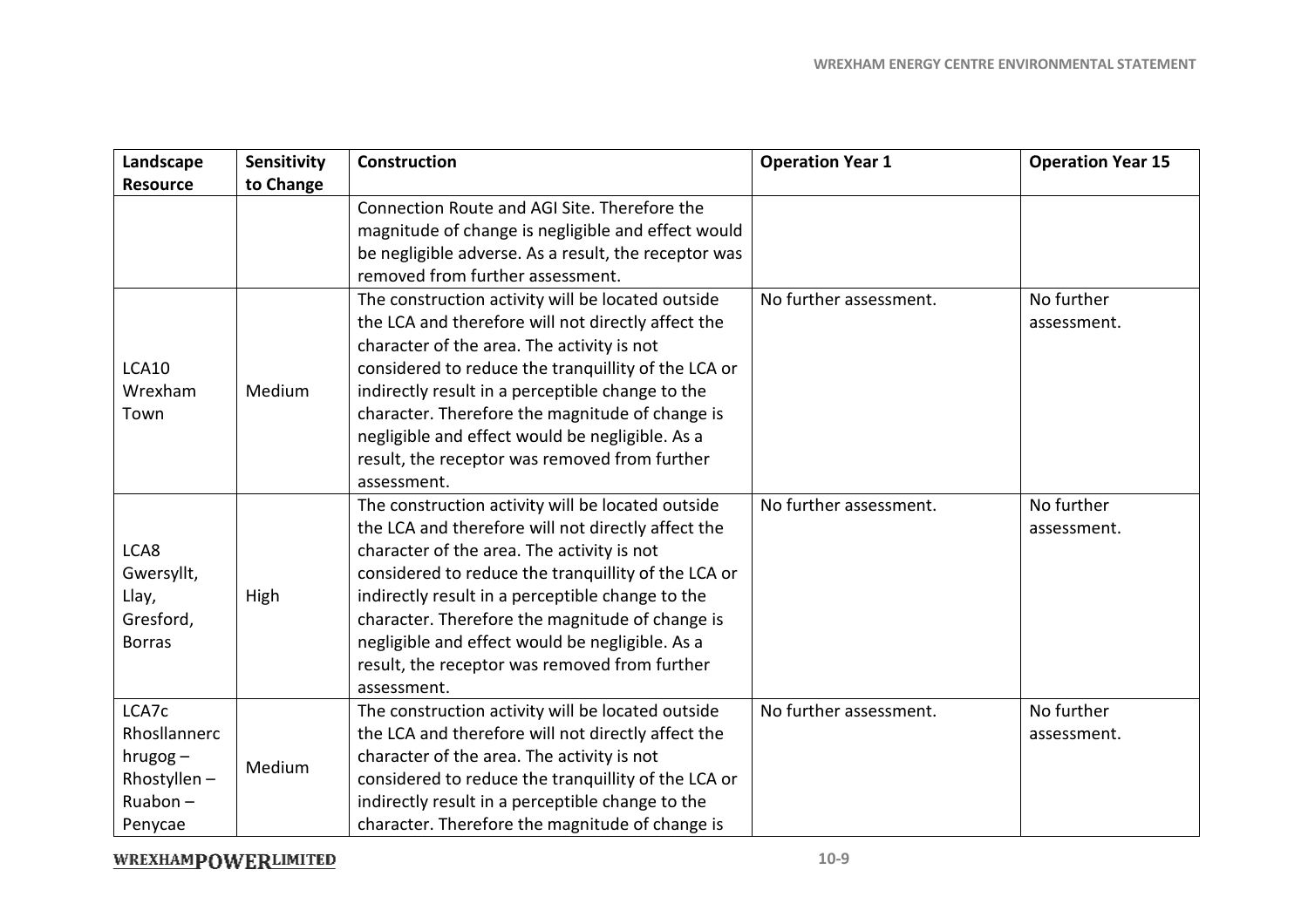| Landscape                                      | Sensitivity | <b>Construction</b>                                 | <b>Operation Year 1</b> | <b>Operation Year 15</b> |
|------------------------------------------------|-------------|-----------------------------------------------------|-------------------------|--------------------------|
| <b>Resource</b>                                | to Change   |                                                     |                         |                          |
|                                                |             | negligible and effect would be negligible. As a     |                         |                          |
|                                                |             | result, the receptor was removed from further       |                         |                          |
|                                                |             | assessment.                                         |                         |                          |
| <b>National Character Areas (NCA)</b>          |             |                                                     |                         |                          |
|                                                |             | The construction activity will be located outside   | No further assessment.  | No further               |
|                                                |             | the NCA and therefore will not directly affect the  |                         | assessment.              |
| <b>NCA 61</b>                                  |             | character of the area. The activity is not          |                         |                          |
| Shropshire,                                    |             | considered to reduce the tranquillity of the NCA or |                         |                          |
| Cheshire and                                   | Medium      | indirectly result in a perceptible change to the    |                         |                          |
| Staffordshire                                  |             | character. Therefore the magnitude of change is     |                         |                          |
| Plain                                          |             | negligible and effect would be negligible. As a     |                         |                          |
|                                                |             | result, the receptor was removed from further       |                         |                          |
|                                                |             | assessment.                                         |                         |                          |
| <b>Cheshire Landscape Character Assessment</b> |             |                                                     |                         |                          |
|                                                |             | The construction activity will be located outside   | No further assessment.  | No further               |
|                                                |             | the LCA and therefore will not directly affect the  |                         | assessment.              |
|                                                |             | character of the area. The activity is not          |                         |                          |
| LCA R7                                         |             | considered to reduce the tranquillity of the LCA or |                         |                          |
| <b>River Dee</b>                               | Medium      | indirectly result in a perceptible change to the    |                         |                          |
|                                                |             | character. Therefore the magnitude of change is     |                         |                          |
|                                                |             | negligible and effect would be negligible. As a     |                         |                          |
|                                                |             | result, the receptor was removed from further       |                         |                          |
|                                                |             | assessment.                                         |                         |                          |
|                                                |             | The construction activity will be located outside   | No further assessment.  | No further               |
| LCA WLP4                                       | Medium      | the LCA and therefore will not directly affect the  |                         | assessment.              |
| Shocklach                                      |             | character of the area. The activity is not          |                         |                          |
|                                                |             | considered to reduce the tranquillity of the LCA or |                         |                          |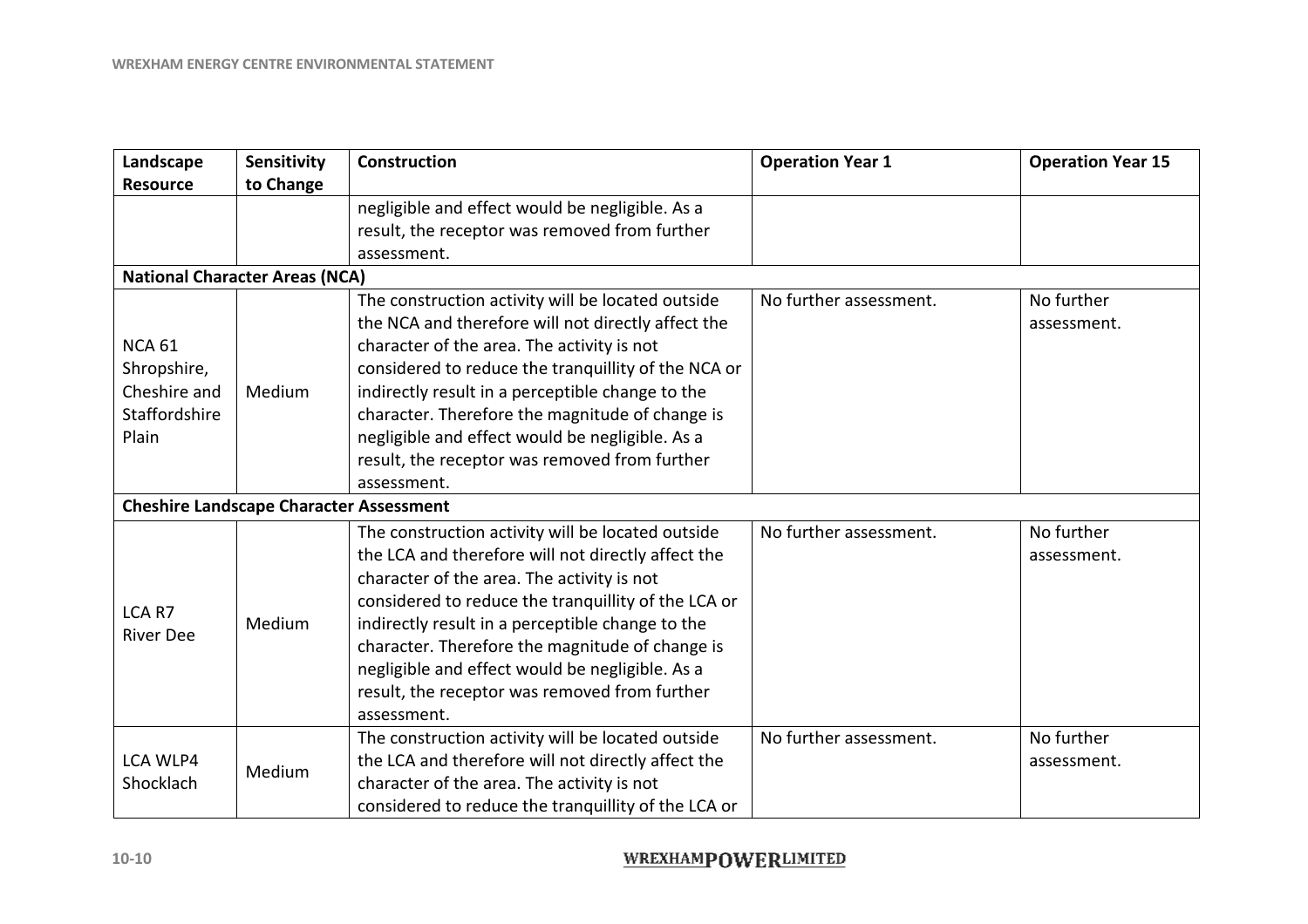| Landscape                                | Sensitivity | <b>Construction</b>                                                                                                                                                                                                                                                                                                                                                                                                                    | <b>Operation Year 1</b> | <b>Operation Year 15</b>  |
|------------------------------------------|-------------|----------------------------------------------------------------------------------------------------------------------------------------------------------------------------------------------------------------------------------------------------------------------------------------------------------------------------------------------------------------------------------------------------------------------------------------|-------------------------|---------------------------|
| <b>Resource</b>                          | to Change   |                                                                                                                                                                                                                                                                                                                                                                                                                                        |                         |                           |
|                                          |             | indirectly result in a perceptible change to the<br>character. Therefore the magnitude of change is<br>negligible and effect would be negligible. As a<br>result, the receptor was removed from further<br>assessment.                                                                                                                                                                                                                 |                         |                           |
| <b>LCA SR4</b><br>Maiden<br>Castle       | High        | The construction activity will be located outside<br>the LCA and therefore will not directly affect the<br>character of the area. The activity is not<br>considered to reduce the tranquillity of the LCA or<br>indirectly result in a perceptible change to the<br>character. Therefore the magnitude of change is<br>negligible and effect would be negligible. As a<br>result, the receptor was removed from further<br>assessment. | No further assessment.  | No further<br>assessment. |
| <b>LCA SF2</b><br>Beeston-<br>Duckington | Medium      | The construction activity will be located outside<br>the LCA and therefore will not directly affect the<br>character of the area. The activity is not<br>considered to reduce the tranquillity of the LCA or<br>indirectly result in a perceptible change to the<br>character. Therefore the magnitude of change is<br>negligible and effect would be negligible. As a<br>result, the receptor was removed from further<br>assessment. | No further assessment.  | No further<br>assessment. |
| <b>LCA RF5</b><br>Malpas                 | Medium      | The construction activity will be located outside<br>the LCA and therefore will not directly affect the<br>character of the area. The activity is not<br>considered to reduce the tranquillity of the LCA or<br>indirectly result in a perceptible change to the                                                                                                                                                                       | No further assessment.  | No further<br>assessment. |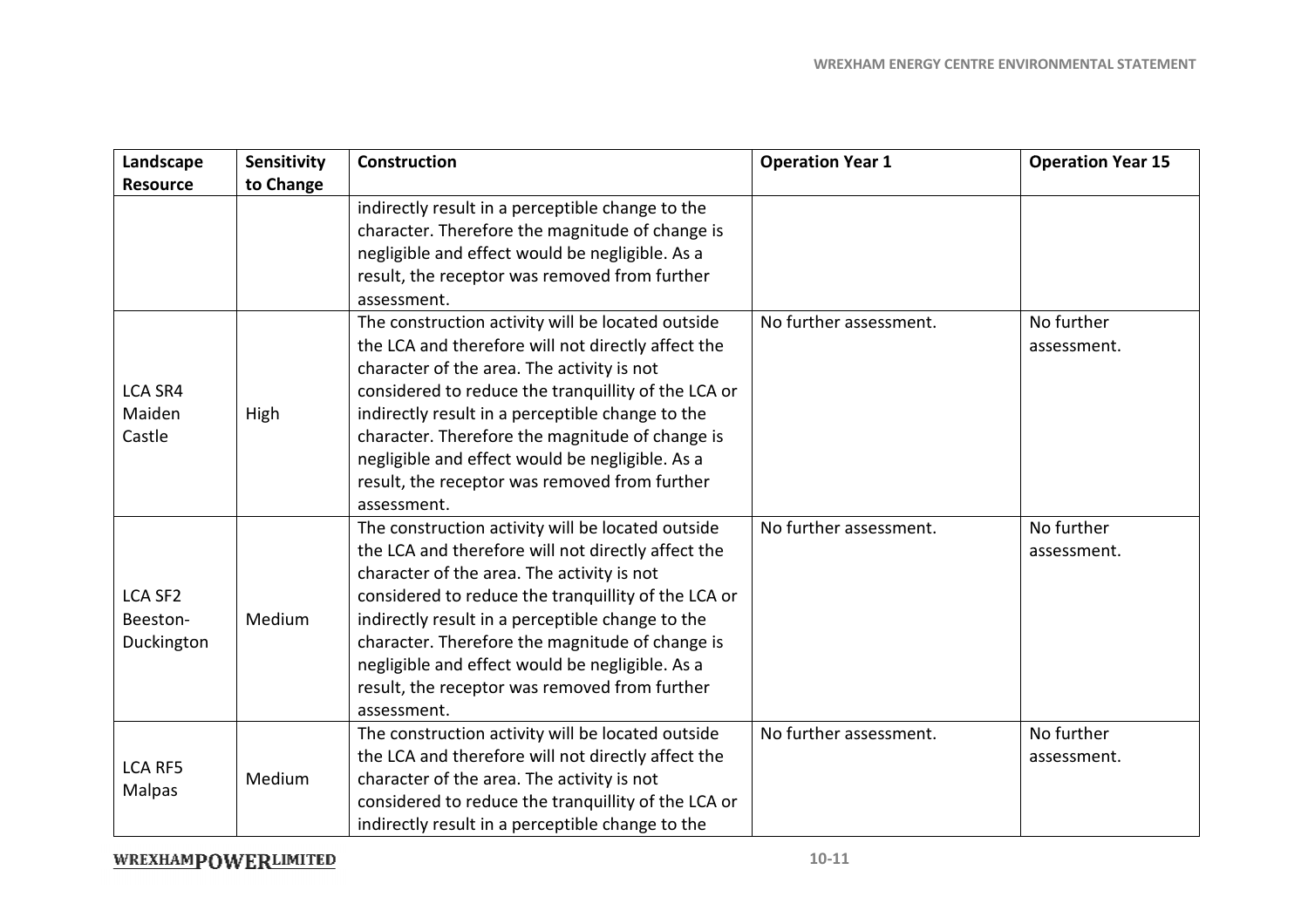| Landscape<br><b>Resource</b>                                 | Sensitivity<br>to Change | <b>Construction</b>                                                                                                                                                                                                                                                                                                                                                                                                                                                                                                                                                   | <b>Operation Year 1</b>                                                                                                                                                                                                                                                                                                                                                     | <b>Operation Year 15</b>  |
|--------------------------------------------------------------|--------------------------|-----------------------------------------------------------------------------------------------------------------------------------------------------------------------------------------------------------------------------------------------------------------------------------------------------------------------------------------------------------------------------------------------------------------------------------------------------------------------------------------------------------------------------------------------------------------------|-----------------------------------------------------------------------------------------------------------------------------------------------------------------------------------------------------------------------------------------------------------------------------------------------------------------------------------------------------------------------------|---------------------------|
|                                                              |                          | character. Therefore the magnitude of change is<br>negligible and effect would be negligible. As a<br>result, the receptor was removed from further<br>assessment.                                                                                                                                                                                                                                                                                                                                                                                                    |                                                                                                                                                                                                                                                                                                                                                                             |                           |
| <b>Designations</b>                                          |                          |                                                                                                                                                                                                                                                                                                                                                                                                                                                                                                                                                                       |                                                                                                                                                                                                                                                                                                                                                                             |                           |
| Clwydian<br>Range and<br>Dee Valley<br><b>AONB</b>           | High                     | The construction activity will be located outside<br>the AONB and therefore will not directly affect the<br>character of the area. The activity is not<br>considered to reduce the tranquillity of the AONB<br>or indirectly result in a perceptible change to the<br>character. Therefore the magnitude of change is<br>negligible and effect would be negligible. As a<br>result, the receptor was removed from further<br>assessment.                                                                                                                              | No further assessment.                                                                                                                                                                                                                                                                                                                                                      | No further<br>assessment. |
| Special<br>Landscape<br>Area (SLA)<br>parts of Dee<br>Valley | High                     | The construction activity for the Gas Connection<br>Route will be located slightly within the SLA and<br>therefore will directly affect the character of the<br>area. The activity will reduce-have some influence<br>on the tranquillity of the SLA, resulting in a<br>perceptible change to the character within the<br>vicinity of the Site. The AGI will be constructed<br>adjacent to the SLA boundary but will also<br>influence the tranquillity of the SLA. Therefore the<br>magnitude of change is medium-low and effect<br>would be moderate-minor adverse. | Land within the Gas Connection<br>Route will be restored to former<br>use and there will be no above<br>ground features. The AGI will be<br>located behind a hedgerow and<br>is not judged to affect the SLA.<br>Therefore the magnitude of<br>change is negligible and effect<br>would be negligible. As a result,<br>the receptor was removed from<br>further assessment. | No further<br>assessment. |
| <b>Tree</b><br>Preservation<br>Order (TPO)                   | High                     | The construction activity will be located away from<br>the TPO and will not directly affect the receptor.<br>Therefore the magnitude of change is negligible                                                                                                                                                                                                                                                                                                                                                                                                          | No further assessment.                                                                                                                                                                                                                                                                                                                                                      | No further<br>assessment. |